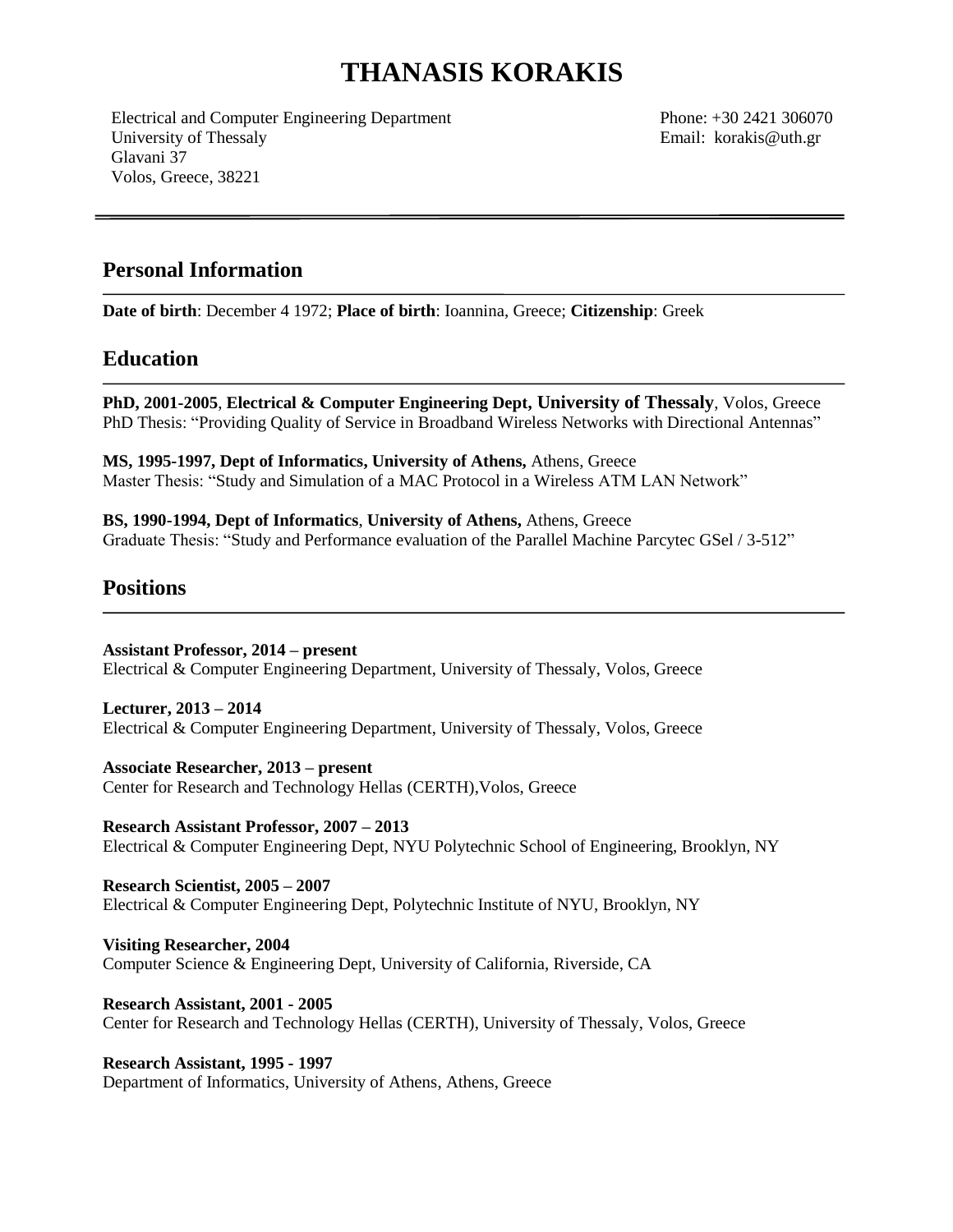### **Honors – Awards**

- **Best Paper Award** at **CloudComp 2015**, Daejeon, South Korea, October 2015
- **Best Paper Award** at **ACM WiNTECH 2013,** Miami, FL, September 2013
- **Best Paper Award** at **GREE 2013** (**GENI Research and Educational Experiment Workshop),** Salt Lake City, Utah, March 2013
- **Best Demo Award** at **Tridentcom 2012,** Thessaloniki, Greece, June 2012
- **Third prize** at the contest of **ACM WiNTECH 2008** for the best demo award for new technologies in wireless networks
- **Ericsson Award of Excellence in Telecommunications,** 2006 **-** PhD studies
- **Greek State Scholarship's Foundation (IKY)**, 2002-2005, Scholarship PhD studies

#### **Professional Services**

- **Chair** of MobiNEAT (Mobile Networking Experimentation and Applications using large scale Testbeds) 2016
- **Chair** of WiNMEE **(**Wireless Networks: Measurements and Experimentation**)** 2016
- **Chair** of CNERT (International Workshop on Computer and Networking Experimental Research using Testbeds) 2014
- **Organizer** of the 18<sup>th</sup> GENI Engineering Conference (GEC 18), Brooklyn, NY, October 2013
- **Chair** of Emutools 2013
- **General Chair** of Tridentcom 2012
- **Voting Member of the IEEE 802.16 Standardization Group**, IEEE 802.16 WirelessMAN Standard for Wireless Metropolitan Area Networks
- **TPC Chair** for Tridentcom 2011
- **Chair** of WiNTECH 2010
- **TPC Chair** for AINTEC 2010
- **Publication Chair** for [WiOpt 2007](http://www.wiopt.org/)
- **Technical Program Comity Member** for:
	- o IEEE Infocom 2015
	- o IEEE ICC 2008, 2009, 2010, 2011, 2012, 2013
	- o IEEE WCNC 2008, 2009, 2010, 2011, 2012, 2013
	- o Tridentcom 2008, 2009, 2010, 2011, 2012
	- o ACM WiNTECH 2008, 2009, 2010
	- o ACM SECON 2008, 2013
- Referee for several journals and conferences in the field of computer networks.

# **Recent Project Participation**

**University of Thessaly (UTH) / Center for Research and Technology Hellas (CERTH), Volos, Greece**

- **MAZI, 2016 <b>today**, scientific responsible Research Subject: A DIY networking toolkit for location-based collective awareness
- **dReDBox, 2016 – today,** scientific responsible Research Subject: Disaggregated Recursive Datacentre-in-a-Box
- **5G-XHaul, 2015 – today,** scientific responsible Research Subject: Dynamically Reconfigurable Optical-Wireless Backhaul/Fronthaul with Cognitive Control Plane for Small Cells and Cloud-RANs
- **FLEX, 2014 – today,** coordinator Research Subject: FIRE Testbeds for Open Experimentation with 4G and 5G Technologies
- **XIFI, 2014 – 2015**, scientific responsible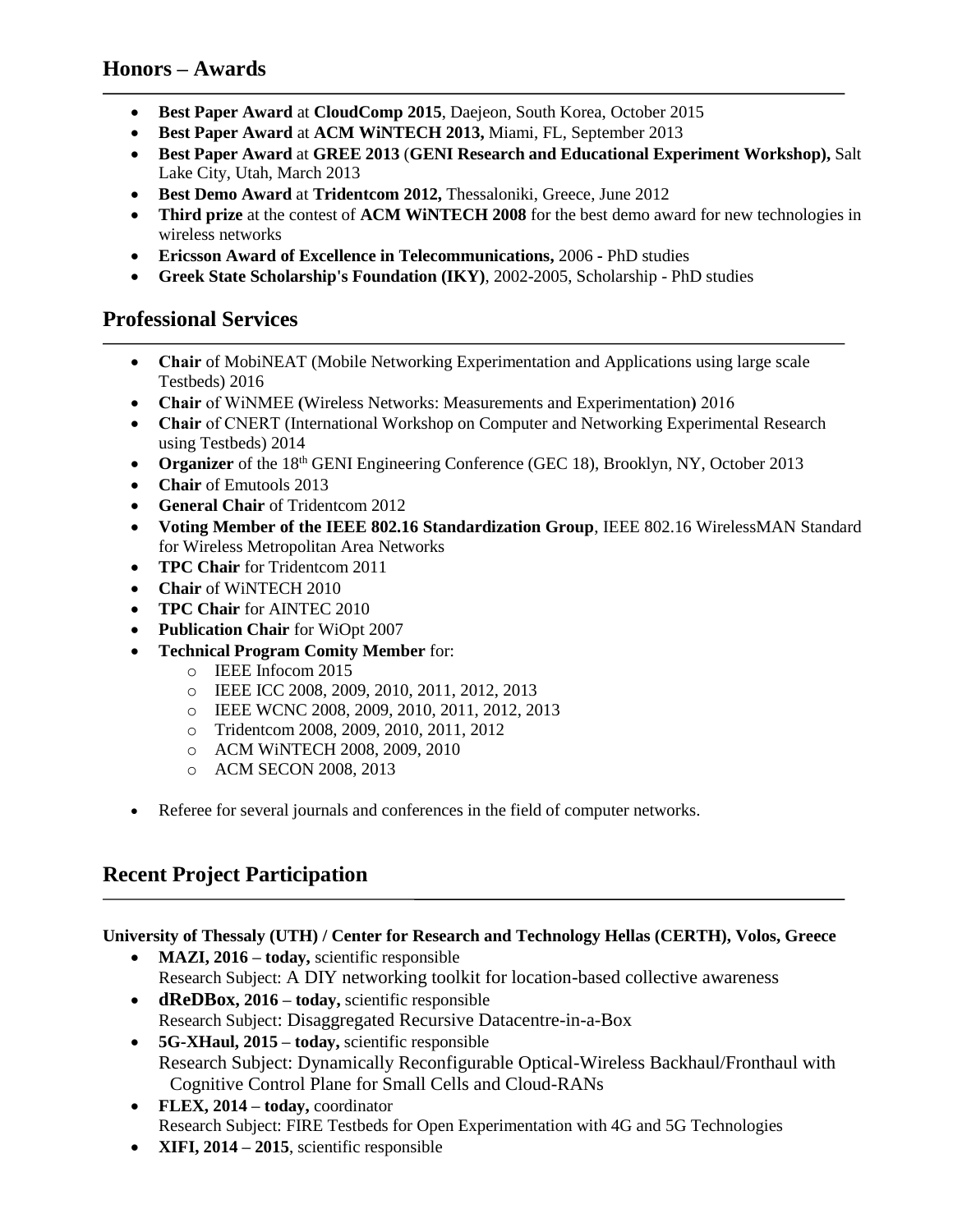Research Subject: XIFI-eXperimental Infrastructures for the Future Internet

- **SMS, 2013 <b>today**, scientific responsible Research Subject: Sensing toxicants in Marine waters makes Sense using biosensors
- **SMARTFIRE, 2013 – 2015**, coordinator Research Subject: Enabling SDN ExperiMentAtion in WiReless Testbeds exploiting Future Internet Infrastructure in South KoRea and Europe
- **Fed4FIRE, 2012 – today**, scientific responsible Research Subject: Federation for FIRE
- **CONTENT, 2013 – today**, scientific responsible Research Subject: Convergence of Wireless Optical Networks and IT Resources in Support of Cloud Services
- **OPENLAB, 2011 – 2014**, participant Research Subject: Building Tools and Frameworks for Federating EU Heterogeneous Testbeds
- **CONECT, 2011 – 2014**, participant Research Subject: Cooperative Networking for High Capacity Transport Architecture
- **ONELAB, 2009 – 2011**, participant Research Subject: Enable Federation of Heterogeneous EU Testbeds

# **NYU Polytechnic School of Engineering, ECE Dept / CATT, Brooklyn, NY, USA**

- **Google Faculty Research Award, 2013,** Principal Investigator Research Subject: Home WLAN Troubleshooting though Application Layer Measurements
- **GENI Project, 2012 – 2013,** Principal Investigator Research Subject: Design and Implementation of a Networking Class Using GENI Infrastructure a.k.a GENI MOOC
- **GENI Project, 2012 – 2013,** Principal Investigator Research Subject: GIMI: Large-scale GENI Instrumentation and Measurement Infrastructure
- **NSF Project, 2012 2013, Principal Investigator** Research Subject: EAGER: Design, Development and Standardization of a New Hands-On Lab Component for use in Wireless Information Systems Courses, based on the GENI Wireless Research Facilities

**NSF Project, 2010 – 2011**, Principal Investigator

Research Subject: EAGER: Collaborative: A Multi-Party Distributed Wall through Dispersed Sensing and Computation

- **GENI Project, 2008 – 2010,** Principal Investigator Research Subject: WiMAX Mesoscale development in NYU-Poly
- **Collaborative Project with Thomson - Princeton Lab, 2007 – 2008**, Co-Principal Investigator Research Subject: Reliable Multicast in Heterogeneous Networks Using Cooperative Mesh Networking
- **Collaborative Project with ITS, Inc., NY, USA, 2006 – 2008**, Co-Principal Investigator Research Subject: Study and develop encrypted data and VoIP services
- **NSF CNS Project, 2007 2009**, Participant Research Subject: Cooperative Wireless Communications: From Coding to Networking, Participant
- **NSF MRI Project**, **2007 – 2010**: Acquisition of an Experimental Platform for Wireless Multimedia Networking, Participant
- **NSF CRI Project**, **2007 – 2010**: IAD Cooperative Networking Testbed, Participant
- **Polytechnic Angel Funds, 2007 – 2008:** Cooperative Networking Implementation, Participant

# **Teaching Experience**

- **University of Thessaly, ECE Dept, Volos, Greece**
	- 2015-2016: Computer Networks
	- 2013-2016: Wireless Communications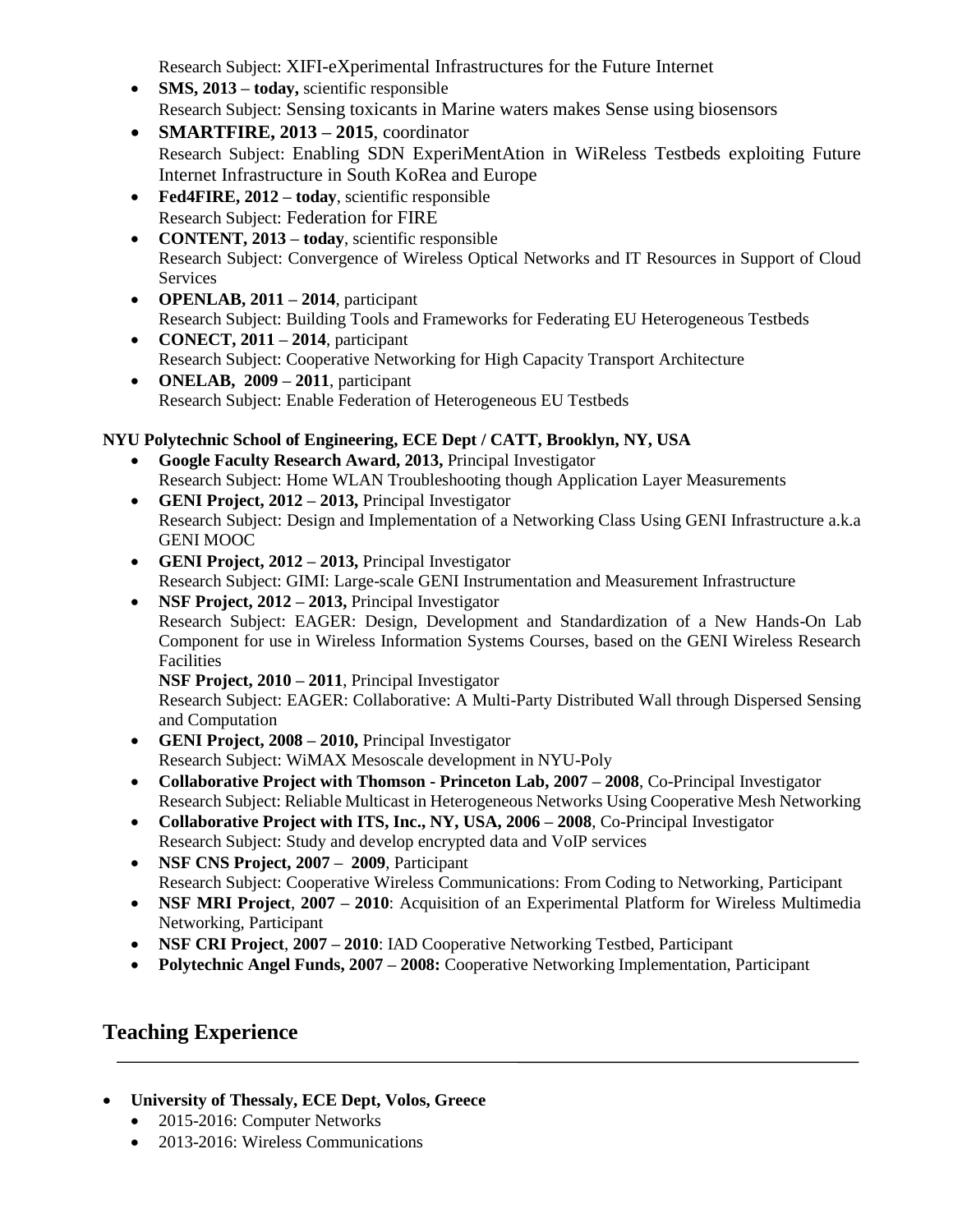- 2013-2015: Wireless and Mobile Communications (graduate course)
- 2013-2016: Advanced Issues in Networking (new course, senior undergrad and graduate course)
- 2013-2014: Design of Internet Protocols

#### **Polytechnic University, ECE Dept, Brooklyn, NY, USA**

- 2008: EL 657: Wireless Network Protocols: A lab-based Approach (new graduate course)
- 2008, EL 537: Internet Architecture and Protocols, (graduate course)
- 2007, EL 637: [Local and Metropolitan Area Networks](http://www.poly.edu/ece/graduate/courses/el637/index.php) (graduate course)

#### **Student Supervision**

#### **Doctoral students (graduated)**

- Kostas Choumas
- Kostas Katsalis

#### **Doctoral students (current)**

- Virgilios Passas
- Kostas Choumas
- Hlias Syrigos
- Nikos Makris

#### **Languages**

English (fluently), Greek (native)

#### **Book Chapters**

- 1. D. Giatsios, A. Apostolaras, T. Korakis, and L. Tassiulas **"Methodology and Tools for Measurements on Wireless Testbeds: The NITOS Approach"**, Springer Lecture Notes in Computer Science (LNCS), vol. 7586, 2013
- 2. Z. Tao, T. Korakis, S. Panwar, L. Tassiulas, **"Multimedia QoS Support in IEEE 802.11 Standards - An Evolutionary Perspective"**, Chapter in the Book "**Broadband Mobile Multimedia: Techniques and Applications**", Auerbach Publications, CRC Press, 2008

#### **Journals**

- 1. G. Paschos, L. Chih-Ping, E. Modiano, K. Choumas and T. Korakis, **"In-network Congestion Control for Multirate Multicast",** IEEE/ACM Transactions on Networking, December 2015
- 2. C. N. Barati, S. A. Hosseini, S. Rangan, P. Liu, T. Korakis, S. Panwar, T. S Rappaport, "**Directional Cell Discovery in Millimeter Wave Cellular Networks",** IEEE Transactions on Wireless Communications, vol. 14, issue 12, pp. 6664-6678, July 2015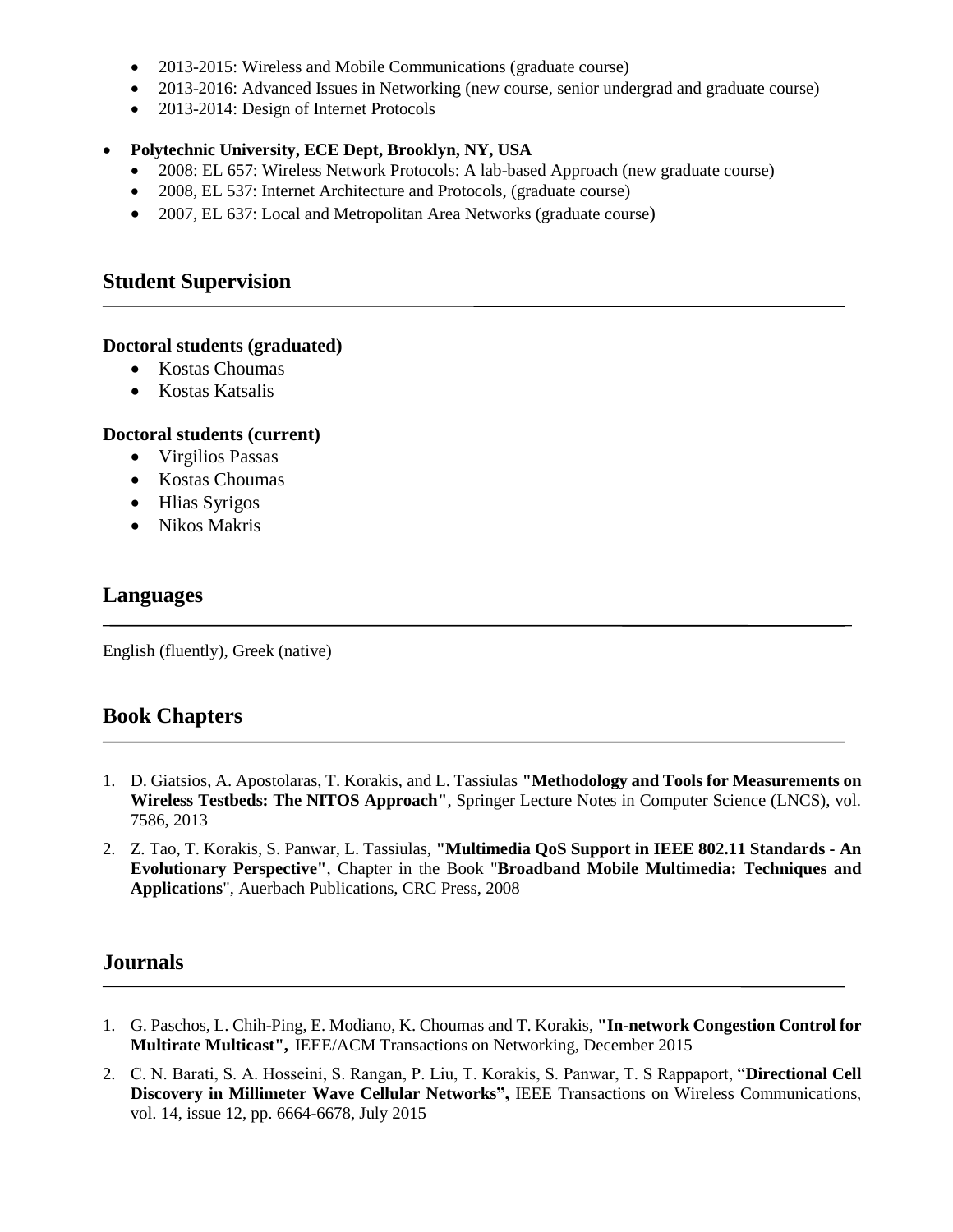- 3. M. P. Anastasopoulos, A. Tzanakaki, B. R. Rofoee, S. Peng, Y. Yan, D. Simeonidou, G. Landi, G. Bernini, N. Ciulli, J. F. Riera, E. Escalona, K. Katsalis, T. Korakis, **"Optical Wireless Network Convergence in support of Energy-Efficient Mobile Cloud Services"**, Photonic Network Communications, vol. 29, issue 3, pp. 269-281, 2015
- 4. S. Keranidis, G. Kazdaridis, V. Passas, T. Korakis, I. Koutsopoulos, L. Tassiulas, **"NITOS Energy Monitoring Framework: Real time Power Monitoring in Experimental Wireless Network Deployments"**, ACM Mobile Computing and Communications Review, special issue, January 2014
- 5. S. Keranidis, D. Giatsios, T. Korakis, I. Koutsopoulos, L. Tassiulas, T. Rakotoarivelo, M. Ott and T. Parmentelat, **"Experimentation on End-to-End Performance Aware Algorithms in the Federated Environment of the Heterogeneous PlanetLab and NITOS Testbeds"**, Elsevier Computer Networks, Special issue on Future Internet Testbeds, 2013
- 6. C, Nie, P. Liu, T. Korakis, E. Erkip, S. Panwar, **"Cooperative Relaying in Next Generation Mobile WiMAX Networks"**, IEEE Transactions on Vehicular Technology, vol. 62, no. 3, pp. 1399-1405, March 2013
- 7. K. Choumas, S. Keranidis, T. Korakis, I. Koutsopoulos, L. Tassiulas, F. Juraschek, M. Günes, E. Baccelli, P. Misiorek, A. Szwabe, T. Salonidis, H. Lundgren "**Optimization driven Multi-Hop Network Design and Experimentation: The Approach of the FP7 Project OPNEX**", IEEE Communications Magazine, Radio Communication Series, June 2012
- 8. P. Liu, C. Nie, T. Korakis, E. Erkip, S. Panwar, F. Verde and A. Scaglione. **"STiCMAC: A MAC Protocol for Robust Space-time Coding in Cooperative Wireless LANs"**, IEEE Transactions on Wireless Communications, vol. 11, no. 4, pp. 1358-1369, April 2012
- 9. G. D. Stasi, R.Bifulco, S. Avallone, R. Canonico, A. Apostolaras, N. Giallelis, T. Korakis, L. Tassiulas, "**Interconnection of Geographically Distributed Wireless Mesh Testbeds: Resource Sharing on a Large Scale**", AdHoc Networks Journal by Elsevier, 2011
- 10. F. Verde, T. Korakis, E. Erkip, A. Scaglione, "**A Simple Recruitment Scheme of Multiple Nodes for Cooperative MAC**", IEEE Transactions on Communications, vol. 58, no. 9, pp. 2667-2682, September 2010
- 11. O. Alay, T. Korakis, Y. Wang, E. Erkip, S. Panwar, "**Layered Wireless Video Multicast Using Relays**", IEEE Transactions on Circuits and Systems for Video Technology, vol. 20, no. 8, pp. 1095-1109, August 2010
- 12. T. Korakis, Z. Tao, S. Singh, P. Liu, S. Panwar, **"Implementation of a Cooperative MAC Protocol: Performance and challenges in real environment"**, EURASIP Journal on Wireless Communications and Networking, Article ID 598140, vol. 2009
- 13. O. Alay, T. Korakis, Y. Wang, S. Panwar, **"Dynamic Rate and FEC Adaptation for Video Multicast in Multi-rate Wireless Networks"**, ACM/Springer Mobile Networks and Applications (MONET), Special Issue on Advances In Wireless Testbeds and Research Infrastructures, ISSN 1383-469X, vol. August 2009
- 14. G. Athanasiou, T. Korakis and L. Tassiulas, **"A 802.11k Compliant Framework for Cooperative Handoff in Wireless Mesh Networks"**, EURASIP Journal on Wireless Communications and Networking, Article ID 350643, vol. 2009
- 15. T. Korakis, M. Knox, E. Erkip, S. Panwar, **"Cooperative Network Implementation Using Open Source Platforms"**, IEEE Communications Magazine, Special Issue on Cooperative and Relay Communications, February 2009
- 16. G. Athanasiou, T. Korakis, O. Ercetin and L. Tassiulas, **"A Cross-Layer Framework for Association Control in Wireless Mesh Networks"**, IEEE Transactions on Mobile Computing, vol. 8, no. 1, January 2009
- 17. T. Korakis, G. Jakllari, L. Tassiulas, **"CDR-MAC: A Protocol for Full Exploitation of Directional Antennas in Ad-hoc Wireless Networks"**, IEEE Transactions on Mobile Computing, vol. 7, no. 2, February 2008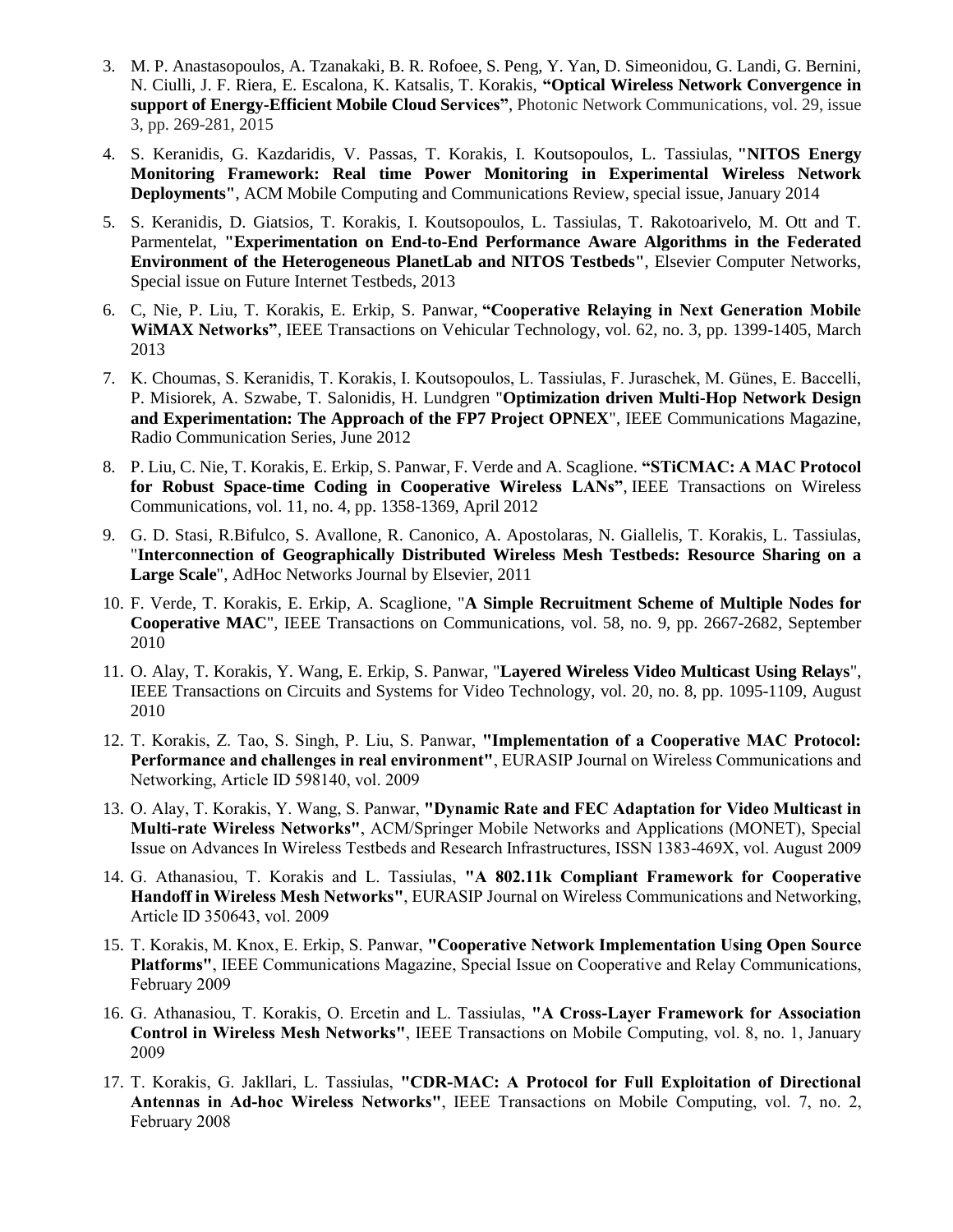- 18. P. Liu, Z. Tao, S. Narayanan, T. Korakis and S. Panwar, **"A Cooperative MAC protocol for Wireless LANs"**, IEEE Journal on Selected Areas in Communications, Special Issue on Cooperative Communications and Networking, vol. 25, no. 2, February 2007
- 19. T. Korakis, L. Tassiulas, **"Providing Quality of Service Guarantees in Wireless LANs compliant with 802.11e"**, Computer Networks, vol. 47, issue 2, February 2005

#### **Conferences**

- 1. K. Choumas, G. Paschos, T. Korakis and L. Tassiulas, "**Distributed Load Shedding with Minimum Energy**", proceedings of IEEE INFOCOM 2016, San Francisco, CA, USA, 10 - 15 April 2016
- 2. K. Choumas, T. Korakis, H. Lee, D. Kim, J. Suh, T. Kwon, P. Martinez-Julia, A. Skarmeta, T. You, L. Baron, S. Fdida and J. Kim, **"Enabling SDN Experimentation with Wired and Wireless Resources: The SmartFIRE facility"**, proceedings of CloudComp, Daejeon, South Korea, October 2015 **(Best paper Award)**
- 3. N. Nikaein, E. Schiller, R. Favraud, K. Katsalis, D. Stavropoulos, I. Alyafawi, Z. Zhao, T. Braun, T. Korakis, **"Network store: Exploring slicing in future 5g networks"**, proceedings of the 10th International Workshop on Mobility in the Evolving Internet Architecture, Paris, France, September 2015
- 4. D. Stavropoulos, G. Kazdaridis, N. Makris, H. Niavis, I. Igoumenos, T. Korakis and L. Tassiulas, **"Enabling experimentation in mobile sensing scenarios through 4G networks: the NITOS approach"**, proceedings of EuCNC, Paris, France, June 2015
- 5. K. Katsalis, K. Choumas, T. Korakis and L. Tassiulas, **"Virtual 802.11 Wireless Networks with Guaranteed Throughout Sharing"**, proceedings of IEEE ISCC 2015, Larnaca, Cyprus, July 2015
- 6. K. Choumas, N. Makris, T. Korakis, L. Tassiulas and M. Ott, "**Testbed Innovations for Experimenting with Wired and Wireless Software Defined Networks**", proceedings of CNERT workshop of IEEE ICDCS 2015, Columbus, Ohio, USA, June 2015
- 7. A. Apostolaras, N. Nikaein, R. Knopp, A. Cipriano, T. Korakis, I. Koutsopoulos and L. Tassiulas, **"Evolved User Equipment for Collaborative Wireless Backhauling in Next Generation Cellular Networks**", proceedings of IEEE SECON, Seattle, WA, USA, June 2015
- 8. D. Syrivelis, G. Iosifidis, D. Delimpasis, K. Chounos, T. Korakis, L. Tassiulas, "**Bits and coins: Supporting collaborative consumption of mobile internet**" proceedings of IEEE INFOCOM 2015, Hong Cong, April 2015
- 9. D. Stavropoulos, A. Dadoukis, T. Rakotoarivelo, M. Ott, T. Korakis and L. Tassiulas, **"Design, Architecture and Implementation of a Resource Discovery, Reservation and Provisioning Framework for Testbeds"**, proceedings of WINMEE, Bombay, India, May 2015
- 10. K.Katsalis, V.Sourlas, T. Papaioannou, T. Korakis, L. Tassiulas, "**Content Placement in Heterogeneous End-to-End Virtual Networks**", proceedings of ACM/SIGAPP Symposium On Applied Computing, Salamanca, Spain, April, 2015
- 11. N. Makris, Ch. Zarafetas, S. Kechagias, T. Korakis, I. Seskar and L. Tassiulas, **"Enabling Open Access to LTE network components; the NITOS testbed paradigm**, proceedings of IEEE Soft5G, London, April 2015
- 12. I. Syrigos, S. Keranidis, T. Korakis and C. Dovrolis, "**Enabling Wireless LAN Troubleshooting**", in the proceedings of Passive and Active Measurement (PAM) 2015, New York, USA, March 2015
- 13. B. R. Rofoee, Y. Yan, Y. Shu, T. Korakis, L. Tassiulas, A. Tzanakaki, G. S Zervas, D. E. Simeonidou, **"First Demonstration of Service-Differentiated Converged Optical Sub-Wavelength and LTE/WiFi Networks over GEANT"**, proceedings of Optical Fiber Communication (OFC), Los Angeles, CA, USA, March 2015
- 14. A. Apostolaras, G. Iosifidis, K. Chounos, T. Korakis, L. Tassiulas, "**C2M: Mobile Data Offloading to Mesh Networks**", proceedings of IEEE GLOBECOM 2014, Austin, TX, USA, December 2014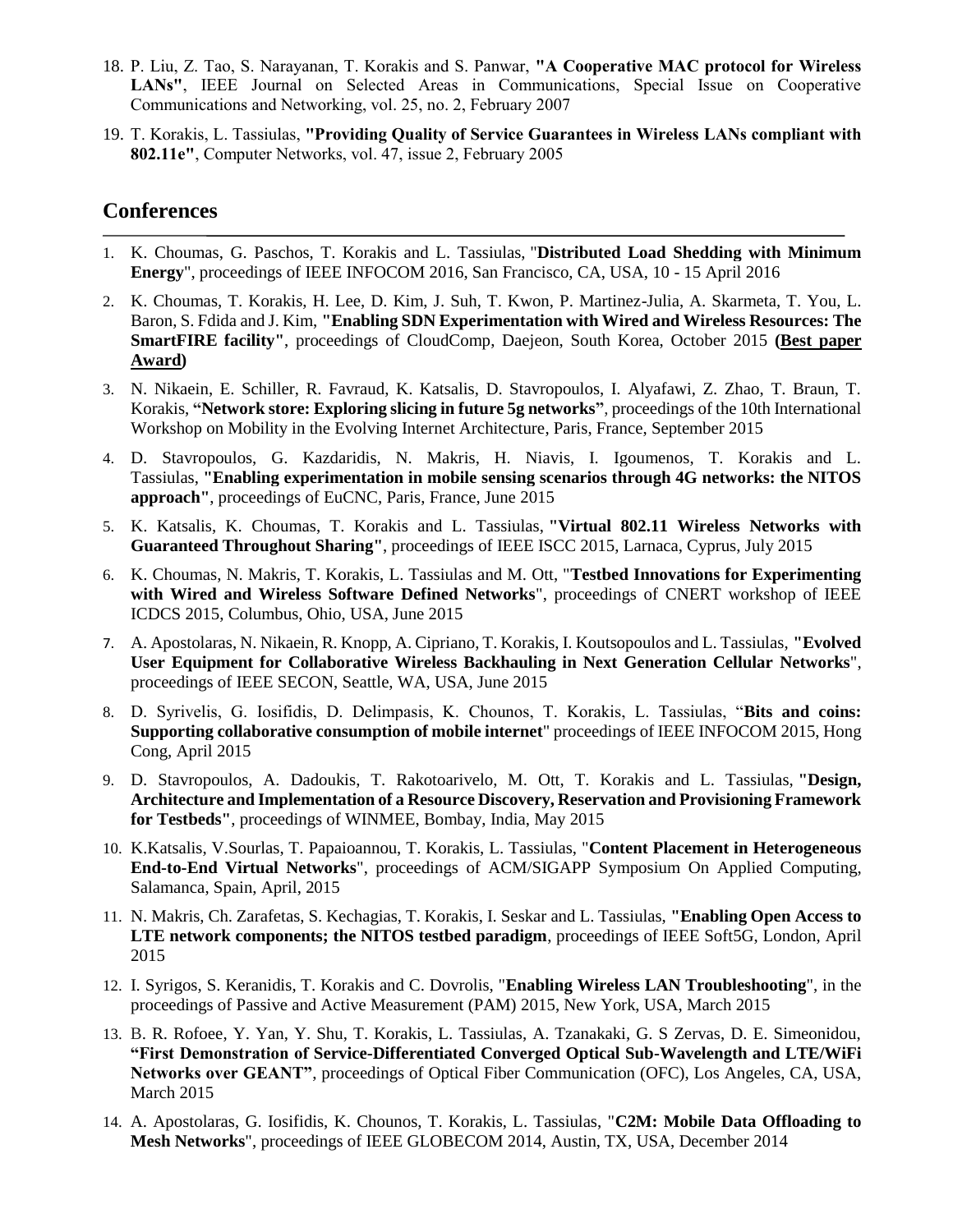- 15. S. Fdida, T. Korakis, H. Niavis, S. Salsano, G. Siracusano, **"The EXPRESS SDN Experiment in the OpenLab Large Scale Shared Experimental Facility"**, proceedings of SDN & NFV – The Next Generation of Computational Infrastructure Conference 2014, Lomonosov, Moscow, October 2014
- 16. S. Keranidis, V. Passas, K. Chounos, W. Liu, T. Korakis, I. Koutsopoulos, I. Moerman, L. Tassiulas, **"Online Assessment of Sensing Performance in Experimental Spectrum Sensing Platforms"**, proceedings of ACM WinTech 2014, ACM Mobicom 2014, Maui, Hawaii, September 2014
- 17. K.Pechlivanidou, K. Katsalis, I. Igoumenos, D. Katsaros, T.Korakis, L.Tassiulas, "**NITOS Testbed: A Cloud based Wireless Experimentation Facility**", proceedings of FIDC 2014 Workshop, ITC 2014, Karlskrona, Sweden, September 2014
- 18. V. Passas, N. Makris, S. Keranidis, T. Korakis, L. Tassiulas, "**Towards the efficient performance of LTE-A systems: Implementing a Cell Planning framework based on Cognitive Sensing**", proceedings of IEEE International Workshop on Cognitive Cellular Systems, Rhine River, Germany, September 2014
- 19. G. Kazdaridis, D. Stavropoulos, V. Maglogiannis, T. Korakis, S. Lalis, L. Tassiulas, **"NITOS BikesNet: Enabling Mobile Sensing Experiments through the OMF Framework in a city-wide environment"**, proceedings of IEEE MDM 2014, Brisbane, Australia, July 2014
- 20. S. Keranidis, G. Kazdaridis, N. Makris, T. Korakis, I. Koutsopoulos, L. Tassiulas, **"Experimental Evaluation and Comparative Study on Energy Efficiency of the Evolving IEEE 802.11 Standards "**, proceedings of ACM e-Energy 2014, Oxford, UK, June 2014
- 21. K. Choumas, I. Syrigos, T. Korakis and L. Tassiulas, **"Video-aware Multicast Opportunistic Routing over 802.11 mesh networks"**, proceedings of IEEE SECON 2014, Singapore, June 2014
- 22. C N. Barati, S A. Hosseini, S. Rangan, P. Liu, T. Korakis, S. Panwar, **["Directional Cell Search for](http://arxiv.org/abs/1404.5068)  [Millimeter Wave Cellular Systems"](http://arxiv.org/abs/1404.5068),** proceedings of SPAWC 2014, Torondo, Canada, June 2014
- 23. A.Tzanakaki, M. P. Anastasopoulos, G. Landi, G. Bernini, N. Ciulli, S.Peng, B. Rahimzadeh Rofoee, Y. Yan, D. Simeonidou, J. Ferrer Riera, E. Escalona, J. A. García-Espín, K. Katsalis, T. Korakis, **"Planning of Dynamic Mobile Optical Virtual Network Infrastructures Supporting Cloud Services"**, proceedings of EuCNC 2014, Bologna, Italy, June 201 K.Katsalis, V. Sourlas, T. Korakis, L. Tassiulas, **"A Cloudbased Content Replication Framework Over Multi-Domain Environments"**, proceedings of IEEE ICC 2014, Sydney, Australia, June 2014
- 24. A.Tzanakaki, M. P. Anastasopoulos, G. Landi, G. Bernini, N. Ciulli, S.Peng, B. Rahimzadeh Rofoee, Y. Yan, D. Simeonidou, J. Ferrer Riera,E. Escalona, J. A. García-Espín, K. Katsalis, T. Korakis**,"Wireless and wired network convergence in support of cloud and mobile cloud services: The CONTENT Approach"**, proceedings of European Wireless (EW) 2014, Barcelona, Spain, May 2014
- 25. A.Tzanakaki, M. P. Anastasopoulos, G. Landi, G. Bernini, N. Ciulli, S. Peng, B. Rahimzadeh Rofoee, Y. Yan, D. Simeonidou, J. Ferrer Riera, E. Escalona, J. A. García-Espín, K. Katsalis, T. Korakis **"A Converged Network Architecture for Energy Efficient Mobile Cloud Computing"**, proceedings of ONDM 2014, Stockholm, Sweden, May 2014
- 26. N. Makris, T. Korakis, D. Katsaros and L. Tassiulas, **"Enabling ITS Real World Experimentation in NITOS Future Internet facility"**, proceedings of IEEE/IFIP WONS 2014, Obergurgl, Austria, April 2014
- 27. H. Niavis, K. Choumas, G. Iosifidis, T. Korakis and L. Tassiulas, **"Auction-based Scheduling of Wireless Testbed Resources"**, proceedings of IEEE WCNC 2014, Istanbul, Turkey, April 2014
- 28. M. Hadef, A. Apostolaras, J. O'Reilly, A. Mourad, B. Mouhouchey, I. Koutsopoulos, T. Korakis and L. Tassiulas, **"Energy Aware Buffer Aided Cooperative Relay Selection**", proceedings of IEEE WCNC 2014, Istanbul, Turkey, April 2014
- 29. M. Hadef, A. Apostolaras, J. O'Reilly, A. Mourad and B. Mouhouche, **"Cooperative Multicast Resource Allocation Strategy",** proceedings of IEEE WCNC 2014, Istanbul, Turkey, April 2014
- 30. K. Katsalis, K. Choumas, T. Korakis, L. Tassiulas, **"Throughput Ratio Preservation in Virtual Wireless Networks"**, proceedings of Mobile Cloud Computing (MCC) Workshop, IEEE INFOCOM 2014, Torondo, Canada, April 2014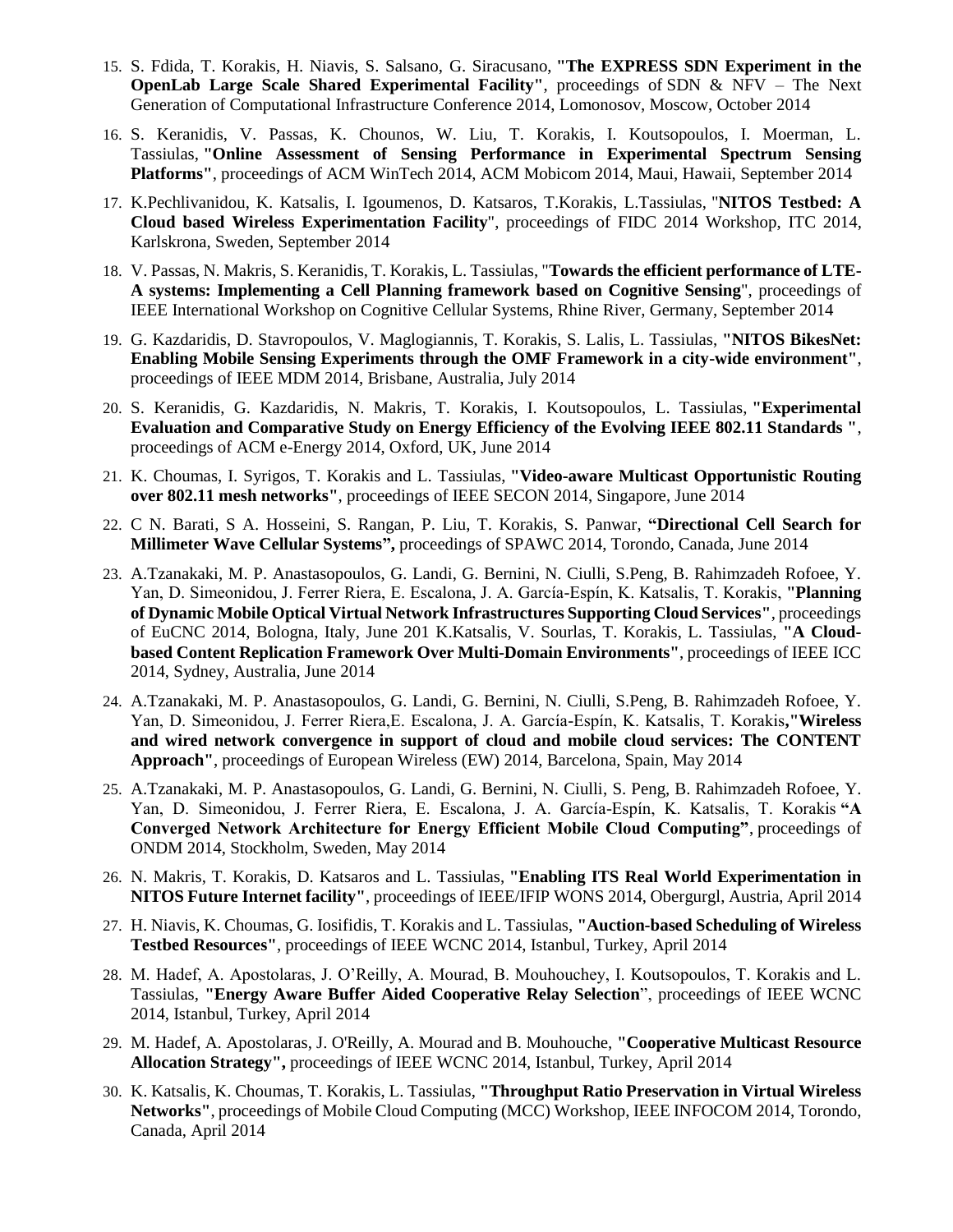- 31. G. Paschos, C. Li, E. Modiano, K. Choumas and T. Korakis, **"Multirate Multicast: Optimal Algorithms and Implementation"**, proceedings of IEEE INFOCOM 2014, Toronto, Canada, April 2014
- 32. K. Katsalis, T. Korakis, G. Landi, G. Bernini, B. R. Rofoee, S. Peng, M. Anastasopoulos, A. Tzanakaki, D. Christofi, M. Georgiades, R. Larsen, J. F. Riera, E. Escalona, J. A. G. Espin, **"CONTENT Project: Considerations towards a Cloud-based Internetworking Paradigm"**, proceedings of IEEE Software Defined Networks for Future Networks and Services (SDN4FNS) 2013, Trento, Italy, November 2013
- 33. S. Keranidis, G. Kazdaridis, V. Passas, T. Korakis,I. Koutsopoulos, L. Tassiulas, **"Online Energy Consumption Monitoring of Wireless Testbed Infrastructure through the NITOS EMF Framework"**, in the proceedings of WinTech 2013, Miami, Florida, 30 September 2013, **(Best Paper Award)**
- 34. F. Fund, T. Korakis and S. S. Panwar, **"Implementation of a Protocol for Cooperative Packet Recovery Over Hybrid Networks"**, proceedings of WinTech 2013, Miami, Florida, September 2013
- 35. K. Choumas, N. Makris, T. Korakis, L. Tassiulas and M. Ott, **"Exploiting Openflow Resources towards a CCLAN"**, proceedings of EWSDN 2013, Berlin, Germany, October 2013
- 36. A. Apostolaras, K. Choumas, I. Syrigos, I. Koutsopoulos, T. Korakis, A. Argyriou and L. Tassiulas, **"On the Implementation of Relaying Selection Strategies for a Cooperative Diamond Network"**, proceedings of PIMRC 2013, London, UK, September 2013
- 37. F. Fund, C. Wang, T. Korakis, M. Zink and S. Panwar, **"GENI WiMAX Performance: Evaluation and Comparison of Two Campus Testbeds"**, proceedings of the Second GENI Research and Education Experiment Workshop (GREE2013), Salt Lake City, UT, March 2013, (**Best Paper Award)**
- 38.M. Hadef, A. Apostolaras, A. Mourad, J. Oreilly, I. Koutsopoulos, T. Korakis and L. Tassiulas, **"Energy Efficiency Performance Evaluation of Back-Presure Driven Cooperative Relay Selection for WiMAX Systems"**, proceedings of EMUTools 2013, Cannes, France, March 2013
- 39. D. Syrivelis, G. Parisis, D. Trossen, P. Flegkas, V. Sourlas, T. Korakis and L. Tassiulas, **"Pursuing a Software-Defined Information-Centric Network"**, proceedings of EWCNC 2012, Darmstadt, Germany, December 2012
- 40. S. Keranidis, W. Liu, M. Mehari, P. Becue, S. Bouckaert, I. Moerman, T. Korakis, I. Koutsopoulos and L. Tassiulas, **"CONCRETE: A benchmarking framework to CONtrol and Classify REpeatable Testbed Experiments",** proceedings of FIRE Engineering Workshop 2012, Gent, Belgium, November 2012
- 41.W. Liu, M. Mehari, S. Bouckaert, I. Moerman, S. Keranidis, P. V. Wesemael, S. Pollin, T. Korakis and I. Koutsopoulos**, "A Benchmarking Framework for Easy and Reliable Wireless Experimentations",**  proceedings of FIRE Engineering Workshop 2012, Gent, Belgium, November 2012
- 42.W. Liu, S. Keranidis, M. Mehari, J. V. Gerwen, S. Bouckaert, O. Yaron and I. Moerman**, "Various Detection Techniques and Platforms for Monitoring Interference Condition in a Wireless Testbed",**  proceedings of Workshop in Measurement and Measurement Tools 2012, Aalborg, Denmark, May 2012
- 43. S. Keranidis, D. Giatsios, T. Korakis, I. Koutsopoulos, L. Tassiulas, T. Rakotoarivelo and T. Parmentelat**, "Experimentation in Heterogeneous European Testbeds through the Onelab Facility: The case of PlanetLab federation with the wireless NITOS Testbed",** proceedings of TridentCom 2012, Thessaloniki, Greece, June 2012
- 44. K. Choumas, T. Korakis, I. Koutsopoulos and L. Tassiulas, **"Implementation and End-to-end Throughput Evaluation of an IEEE 802.11 compliant version of the Enhanced-Backpressure algorithm"**, proceedings of TridentCom 2012, Thessaloniki, Greece, June 2012
- 45. D. Giatsios, I. Koutsopoulos and T. Korakis, **"Dishonest Reporting in Queue-Based Cross-Layer Network Optimization"**, proceedings of IWQoS 2012, Coimbra, Portugal, June 2012
- 46. G. Kazdaridis, S. Keranidis, A. Fiamegkos, T. Korakis, I. Koutsopoulos and L. Tassiulas**, "Novel Metrics and Experimentation Insights for Dynamic Frequency Selection in Wireless LANs",** proceedings of WiNTECH 2011, MobiCom 2011, Las Vegas, Nevada, September 2011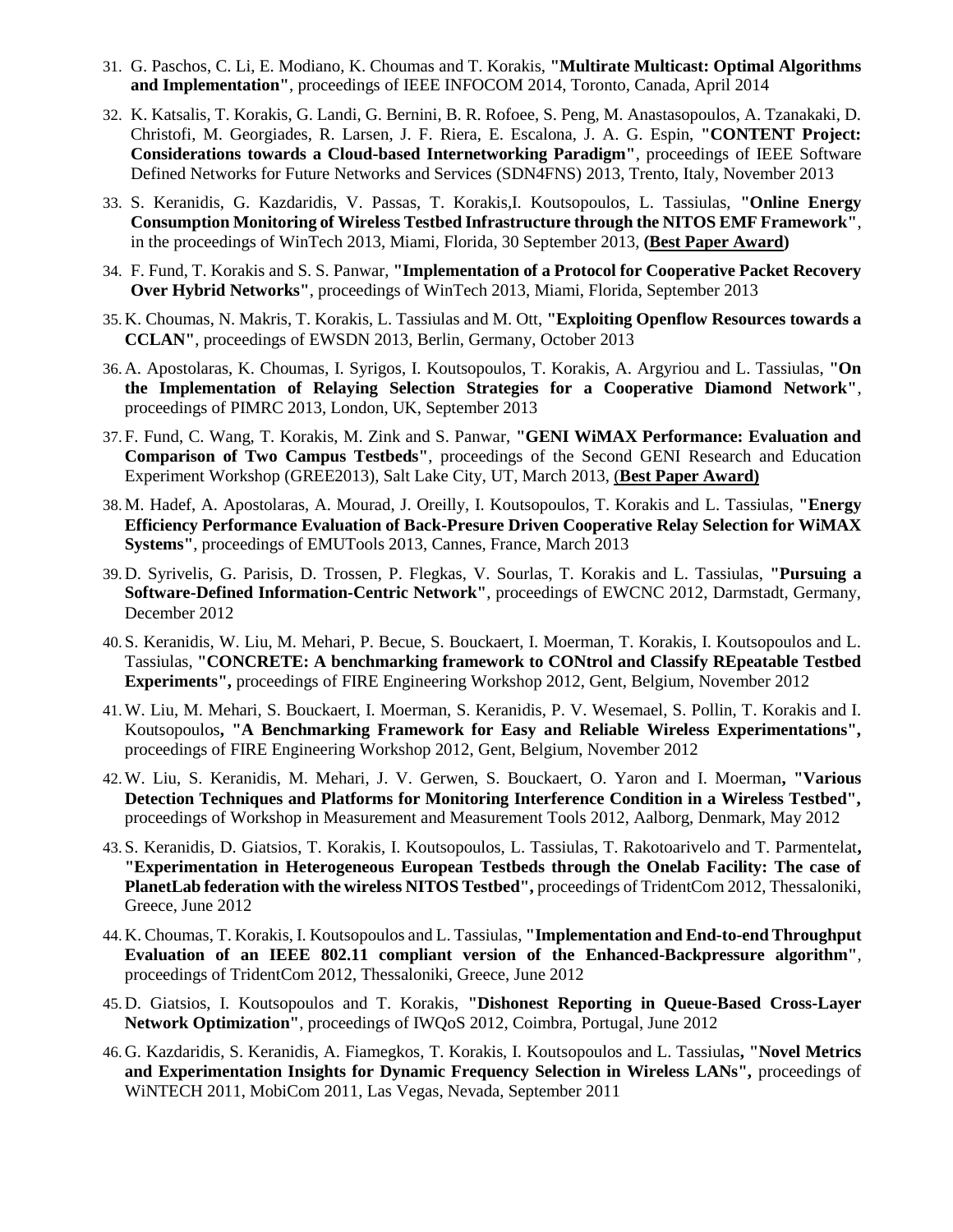- 47. S. Keranidis, T. Korakis, I. Koutsopoulos and L. Tassiulas**, "Contention and Traffic Load-aware Association in IEEE 802.11 WLANs: Algorithms and Implementation",** proceedings of WinMee 2011, WiOpt 2011, Princeton NJ, USA, May 2011
- 48. G. Kyriakou, D. Stavropoulos, I. Koutsopoulos, T. Korakis, and L. Tassiulas, **"A Framework and Experimental Study for Discrimination of Collision and Channel Errors in Wireless LANs",**  proceedings of TridentCom 2011, Shanghai, China, April 2011
- 49. G. D. Stasi, R.Bifulco, F.P.D'elia, S. Avallone, R. Canonico, A. Apostolaras, N. Giallelis, T. Korakis, L. Tassiulas, **"Experimenting with P2P traffic optimization for Wireless Mesh Networks in a federated OMF-PlanetLab environment",** proceedings of IEEE WCNC 2011, Cancun, Mexico, March 2011
- 50. V. Miliotis, A. Apostolaras, T. Korakis, Z. Tao, L. Tassiulas, **"New Channel Allocation Techniques for Power Efficient WiFi Networks"**, proceedings of W-GREEN 2010, PIMRC 2010, Istanbul, Turkey, September 2010
- 51. A. C. Anadiotis, A. Apostolaras, D. Syrivelis, T. Korakis, L. Tassiulas, L. Rodriguez, I. Seskar, M. Ott, **"Towards Maximizing Wireless Testbed Utilization using Spectrum Slicing"**, proceedings of TridentCom 2010, Berlin, Germany, May 2010
- 52. F. Liu, J. Lin, Z. Tao, T. Korakis, E. Erkip, S. Panwar, **"The Hidden Cost of Hidden Terminals"**, proceedings of IEEE ICC 2010, Cape Town, South Africa, May 2010
- 53. D. Sirivelis, A. Anadiotis, A. Apostolaras, T. Korakis, L. Tassiulas, **"TLQAP : A Topology and Link Quality Assessment Protocol For Efficient Node Allocation on Wireless Testbeds"**, proceedings of WiNTECH 2009, Beijing, China, Sept 2009
- 54.C. Nie, P. Liu, T. Korakis, E. Erkip, S. Panwar, **"CoopMAX: A Cooperative MAC with Randomized Distributed Space-Time Coding for an IEEE 802.16 Network"**, proceedings of IEEE ICC 2009, Dresden, Germany, June 2009
- 55. G. Athanasiou, I. Broustis, T. Korakis, L. Tassiulas, **"Routing-Aware Channel Selection in Multi-Radio Mesh Networks"**, proceedings of IEEE ICC 2009, Dresden, Germany, June 2009
- 56. O. Alay, C. Li, A. Rai, T. Korakis, Y. Wang, S. Panwar, **"Dynamic Rate and FEC Adaptation for Video Multicast in Multi-rate Wireless Networks"**, proceedings of TridentCom 2009, Berlin, Germany, May 2009
- 57. O. Alay, Z. Xu, T. Korakis, Y. Wang and S. Panwar, **"Implementing a Cooperative MAC Protocol for Wireless Video Multicast"**, proceedings of IEEE WCNC 2009, Budapest, Hungary, April 2009
- 58. S. Ye, T. Korakis and S. Panwar **"CSMAC: A New Centralized Scheduling-based MAC Protocol for Wireless LAN"**, proceedings of IEEE WCNC 2009, Budapest, Hungary, April 2009
- 59. O. Alay, T. Korakis, Y. Wang and S. Panwar, **"Is Physical Layer Error Correction sufficient for Video Multicast over IEEE 802.11g Networks?"**, proceedings of IEEE CCNC 2009, Las Vegas, NV, USA, January 2009
- 60. O. Alay, T. Korakis, Y. Wang and S. Panwar, **"An Experimental Study of Packet Loss and Forward Error Correction in Video Multicast over IEEE 802.11b Network"**, proceedings of IEEE CCNC 2009, Las Vegas, NV, USA, January 2009
- 61. P. Liu, Y. Liu, T. Korakis, A. Scaglione, E. Erkip and S. Panwar, **"Cooperative MAC for Rate Adaptive Randomized Distributed Space-time Coding"**, proceedings of IEEE GLOBECOM 2008, New Orleans, LA, USA, November 2008
- 62. O. Alay, T. Korakis, Y. Wang, S. Panwar, **"Layered Wireless Video Multicast using Directional Relays"**, Proceedings of IEEE ICIP 2008, San Diego, CA, USA, October 2008
- 63. P. Liu, C. Nie, T. Korakis, S. Panwar, **"A Cooperative MAC for Distributed Space-Time Coding in an IEEE 802.16 Network"**, proceedings of CONET 2008 workshop, BROADNETS 2008 London, UK, September 2008, *(invited paper)*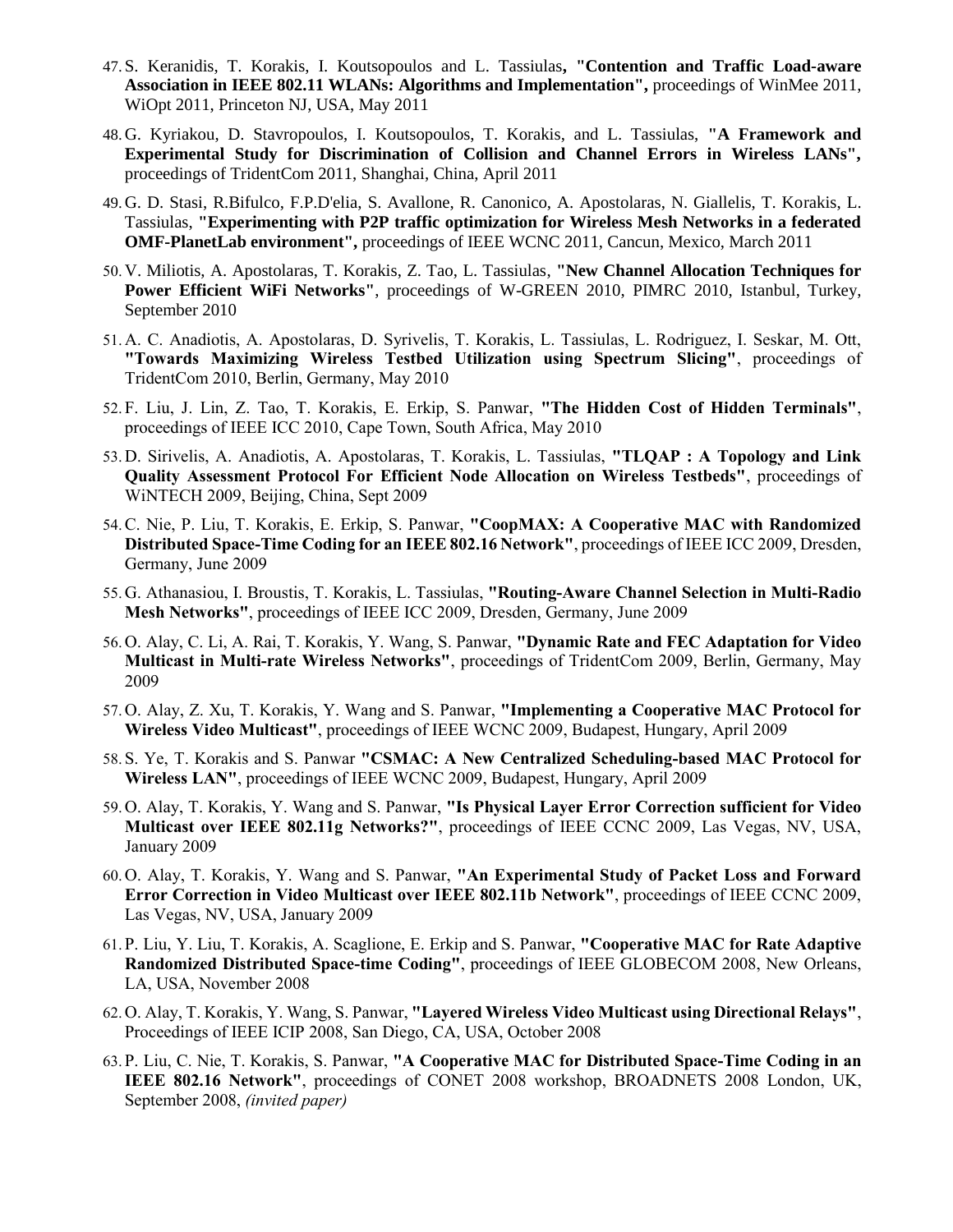- 64. G. Athanasiou, I. Broustis, T. Korakis and L. Tassiulas, **"Routing-Aware Channel Selection in Multi-Radio Mesh Networks"**, proceedings of IEEE PIMRC 2008, Cannes, France, September 2008, *(invited paper)*
- 65. G. Athanasiou, T. Korakis and L. Tassiulas, **"Cooperative Handoff in Wireless Networks"**, proceedings of SocialNets 2008 workshop, IEEE PIMRC 2008, Cannes, France, September 2008
- 66. A. Sharma, V. Gelara, S. Singh, T. Korakis, P. Liu, S. Panwar, **"Implementation of a Cooperative MAC Protocol using a Software Defined Radio Platform"**, proceedings of IEEE LANMAN 2008, Cluj-Napoca, Romania, September 2008
- 67. K. Houmas, T. Korakis and L. Tassiulas, **"A new Prioritization Scheme for QoS provisioning in 802.11 Wireless Networks,** proceedings of IEEE LANMAN 2008, Cluj-Napoca, Romania, September 2008, (*invited paper*)
- 68. G. Athanasiou, T. Korakis, O. Ercetin, L. Tassiulas, **"Dynamic Cross-Layer Association in 802.11-based Mesh Networks"**, proceedings of INFOCOM 2007, Anchorage, Alaska, USA, May 2007
- 69.Z. Tao, T. Korakis, Y. Slutskiy, S. Panwar, L. Tassiulas, **"Cooperation and Directionality: A Coopdirectional MAC for Wireless Ad Hoc Networks"**, proceedings of WiOpt 2007, Limassol, Cyprus, April 2007
- 70.T. Korakis, Z. Tao, Y. Slutskiy, S. Panwar, "**A Cooperative MAC protocol for Ad-Hoc Wireless Networks**", proceedings of Workshop on Pervasive Wireless Networking (PWN '07), IEEE PERCOM 2007, White Plains, NY, USA, March 2007, (*invited paper*)
- 71. F. Verde, T. Korakis, E. Erkip, A. Scaglione, "**On Avoiding Collisions and Promoting Cooperation: Catching two Birds with one Stone"**, proceedings of IEEE SPAWC 2008, Recife, Brazil, July 2008
- 72. K. Sinkar, A. Jagirdar, T. Korakis, H. Liu, S. Mathur, S. Panwar, **"Data Recovery in Heterogeneous Networks Using Peer's Cooperative Networking"**, proceedings of IEEE SECON 2008, San Francisco, CA, USA, June 2008
- 73.Z. Tao, T. Korakis, F. Liu, S. Panwar, J. Zhang, L. Tassiulas, **"Cooperation and Directionality: Friends or Foes?"**, proceedings of IEEE ICC 2008, Beijing, China, May 2008
- 74.C. Nie, T. Korakis, S. Panwar, **"A Multi-hop Polling Service with Bandwidth Request Aggregation in IEEE 802.16j Networks"**, accepted in IEEE VTC 2008, Marina Bay, Singapore, May 2008.
- 75. O. Alay, T. Korakis, Y. Wang, E. Erkip, S. Panwar, **"Layered Wireless Video Multicast using Omnidirectional Relays"**, proceedings of IEEE ICASSP 2008, Las Vegas, NV, April 2008
- 76. F. Liu, T. Korakis, Z. Tao, S. Panwar, **"A MAC-PHY Cross-Layer Protocol for Wireless Ad-Hoc Networks"**, proceedings of IEEE WCNC 2008, Las Vegas, NV, March 2008
- 77.T. Korakis, Z. Tao, S. Makda, B. Gitelman, S. Panwar, **"To Serve is to Receive – Implications of Cooperation in a Real Environment"**, proceedings of Networking 2007, Atlanta, Georgia, USA, May 2007
- 78.T. Korakis, S. Narayanan, A. Bagri, S. Panwar, **"Implementing a Cooperative MAC Protocol for Wireless**  LANs", proceedings of IEEE ICC 2006, Istanbul, Turkey, July 2006
- 79. G. Jakllari, I. Broustis, T. Korakis, S. Krishnamurthy, L. Tassiulas **"A Solution to the Problem of Hidden Terminals due to Asymmetry in Gain in Wireless Ad Hoc Networks with Directional Antennae",**  proceedings of the IEEE PIMRC 2005, Berlin, Germany, September 2005
- 80.T. Korakis, O. Ercetin, S. Krishnamurthy, L. Tassiulas, S. Tripathi, "**Power and Association Control of Mobile Stations in IEEE 802.11h compliant Wireless LANs",** proceedings of RAWNET 2005, Trentino, Italy, April 2005
- 81.T. Korakis, L. Tassiulas, "**D-PCF: A MAC protocol for exploitation of directional antennas in 802.11 infrastructure wireless networks",** Proceedings of Allerton Conference, Allerton, IL, USA, September 2004 (*invited paper*)
- 82.T. Korakis, G. Jakllari, L. Tassiulas, "**A MAC protocol for full exploitation of Directional Antennas in Ad-hoc Wireless Networks**", proceedings of the ACM MOBIHOC 2003, Annapolis, MD, USA, June 2003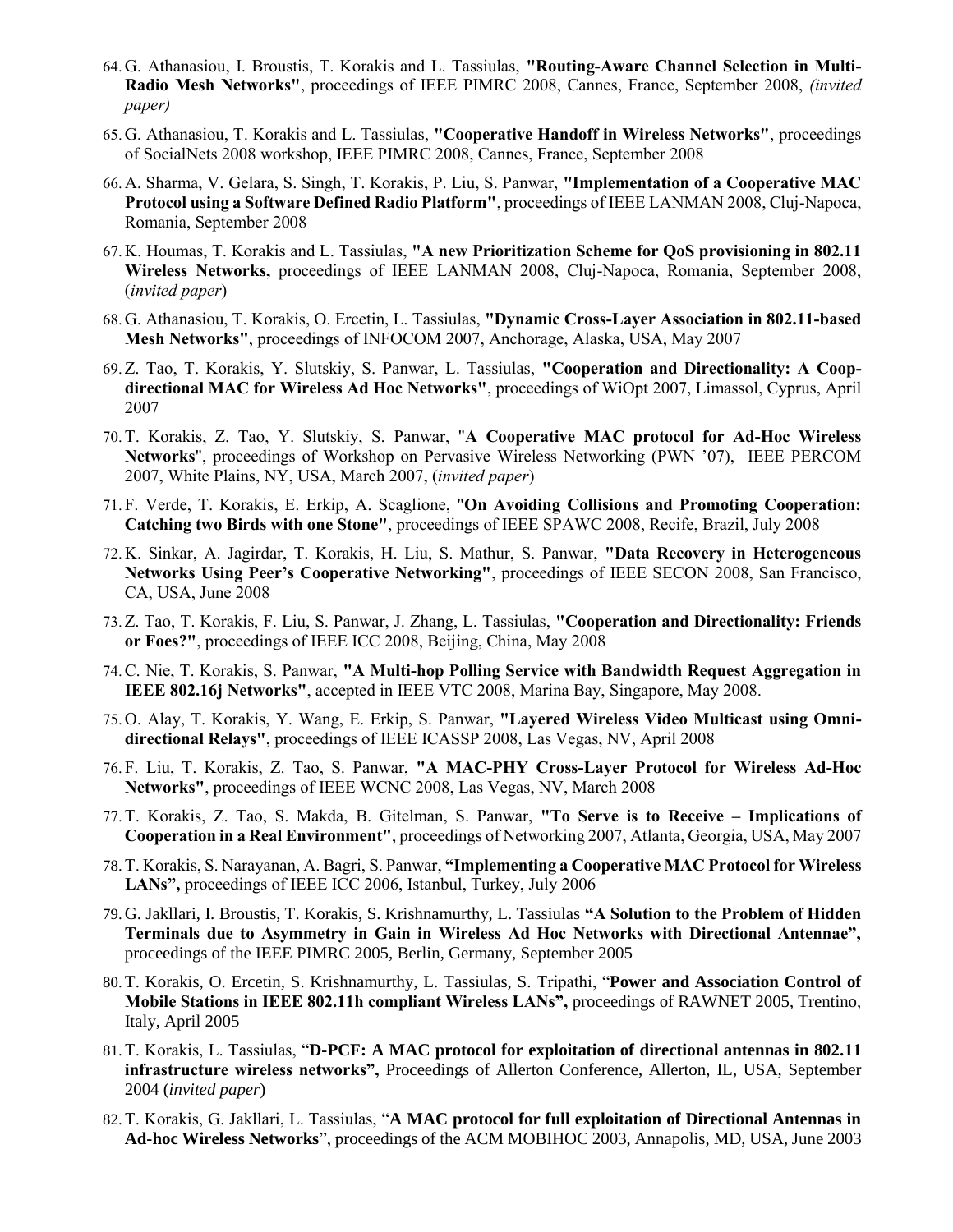- 83.T. Korakis, L. Tassiulas, "**An approach towards QoS provisioning in wireless LAN complying to the 802.11e framework**", proceedings of IEEE LANMAN 2012, Stockholm, Sweden, August 2002
- 84. N. Passas, T. Korakis, E. Zervas and L. Merakos**, "Improving Traffic Scheduling in Wireless ATM Networks***",* Proceedings of IEEE Symposium on Computers and Communications 1998, Athens, Greece, June 1998

#### **Patents**

- 1. C. Nie, P. Liu, T. Korakis, E. Erkip and S. Panwar, "**COOPMAX: A coorperative MAC with randomized distributed space time coding for an IEEE 802.16 network",** *through Polytechnic Institute of New York University, Brooklyn, NY,* US patent 8792367, 29 July 2014
- 2. E. Erkip, T. Korakis, P. Liu, S. Panwar, "**Spatial Multiplexing Gain for a Distributed Cooperative Communications System using Randomized Coding",** *through Polytechnic Institute of New York University, Brooklyn, NY,* US patent 8509288, 13 August 2013
- 3. E. Erkip, T. Korakis, P. Liu, S. Panwar, A. Scaglione, "**Cooperative MAC for Rate Adaptive Randomized Distributed Space-time Coding",** *through Polytechnic Institute of New York University, Brooklyn, NY,* US patent 8228836, 24 July 2012
- 4. O. Alay, E. Erkip, T. Korakis, S. Panwar, Y. Wang, '**Video multicast using relay devices defined by a channel quality parameter hierarchy",** *through Polytechnic Institute of New York University, Brooklyn, NY,* US patent 8179848, 15 May 2012
- 5. T. Korakis, S. Makda, S. Panwar, "**Sender and/or helper node modifications to enable security features in cooperative wireless communications,** *through Polytechnic Institute of New York University, Brooklyn, NY,* US patent 8094634, 10 January 2012
- 6. O. Alay, T. Korakis, S. Panwar and Y. Wang, "**Dynamic rate and FEC adaptation for video multicast in multi-rate wireless networks",** *filed 2 April 2010*

#### **Research Demos**

- 1. V. Maglogiannis, D. Naudts, I. Moerman, N. Makris, T. Korakis, "**Demo: Real LTE Experimentation in a Controlled Environment**", proceedings of the 16th ACM International Symposium on Mobile Ad Hoc Networking and Computing, Hangzhou, China, June 2015
- 2. A. Apostolaras, N. Nikaein, R. Knopp, A. Cipriano, T. Korakis, I. Koutsopoulos and L. Tassiulas, "**A Demonstration of Evolved User Equipment for Collaborative Wireless Backhauling in Next Generation Cellular Networks**", proceedings of IEEE SECON, Seattle, WA, USA, June 2015
- 3. B. Rofoee, K. Katsalis, Y. Yan, S. Yi, T. Korakis, L. Tassiulas, A. Tzanakaki, G. Zervas, D. Simeonidou, "**First demonstration of service-differentiated converged optical sub-wavelength and LTE/WiFi networks over GEAN**," proceedings of Optical Fiber Communications Conference and Exhibition (OFC), March 2015
- 4. S. Keranidis, K. Chounos, T. Korakis, I. Koutsopoulos and L. Tassiulas, **"Enabling AGILE Spectrum Adaptation in Commercial 802.11 WLAN Deployments "**, proceedings of ACM Mobicom 2014, Maui, Hawaii, USA, September 2014
- 5. I. Syrigos, K. Choumas, T. Korakis and L. Tassiulas, **"Demonstration of a Video-aware Multicast Opportunistic Routing protocol over 802.11 two-hop mesh networks"**, proceedings of IEEE SECON 2014, Singapore, Singapore, July 2014
- 6. G. Kazdaridis, D. Stavropoulos, S. Ioannidis, T. Korakis, S. Lalis, L. Tassiulas, **"A Demonstration of the NITOS BikesNet Framework"**, proceedings of IEEE MDM 2014, Brisbane, Australia, July 2014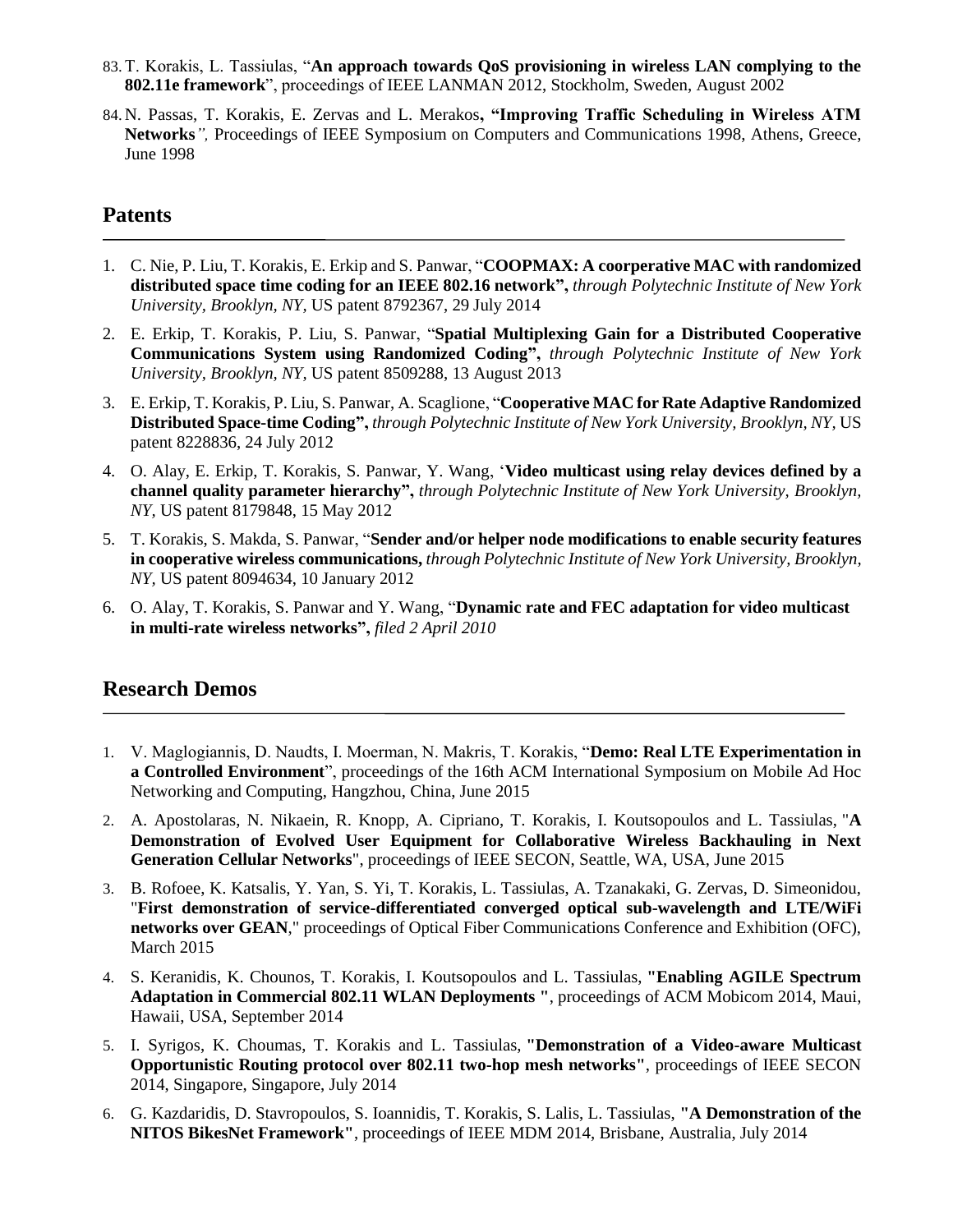- 7. S. Keranidis, G. Kazdaridis, V. Passas, G. Igoumenos, T. Korakis, I. Koutsopoulos and L. Tassiulas, **"NITOS Mobile Monitoring Solution: Realistic Energy Consumption Profiling of Mobile Devices"**, proceedings of ACM e-Energy 2014, Oxford, UK, 11-13 June 2014
- 8. G. Paschos, C. Li, E. Modiano, K. Choumas and T. Korakis, **"A Demonstration of Multirate Multicast Over an 802.11 Mesh Network"**, proceedings of IEEE INFOCOM 2014, Toronto, Canada, April 2014
- 9. S. Keranidis, G. Kazdaridis, V. Passas, T. Korakis, I. Koutsopoulos, L. Tassiulas, **"Online Energy Consumption Monitoring of Wireless Testbed Infrastructure through the NITOS EMF Framework"**, proceedings of ACM WinTech 2013, Miami, FL, September 2013
- 10. S. Keranidis, G. Kazdaridis, V. Passas, T. Korakis, I. Koutsopoulos, L. Tassiulas, **"Online Energy Consumption Monitoring of Wireless Testbed Infrastructure through the NITOS EMF Framework"**, proceedings of WinTech 2013, Miami, FL, September 2013
- 11. V. Passas, K. Chounos, S. Keranidis, W. Liu, L. Hollevoet, T. Korakis, I. Koutsopoulos, I. Moerman, L. Tassiulas, **"Online Evaluation of Sensing Characteristics for Radio Platforms in the CREW Federated Testbed"**, proceedings of Mobicom 2013, Miami, FL, September 2013
- 12. V. Maglogiannis, G. Kazdaridis, D. Stavropoulos, T. Korakis and L. Tassiulas, **"Enabling Mobile Sensing through a DTN Framework"**, proceedings of WinTech 2013, Miami, FL, September 2013
- 13. V. Maglogiannis, D. Giatsios, G. Kazdaridis, T. Korakis, I. Koutsopoulos and L. Tassiulas, **"Integrating sensor measurements through CM cards as an OMF service"**, proceedings of TridentCom 2012, Thessaloniki, Greece, June 2012
- 14. K. Choumas, T. Korakis, I. Koutsopoulos and L. Tassiulas, **"A Demonstration of Video over an IEEE 802.11 compliant version of the Enhanced-Backpressure algorithm "**, proceedings of TridentCom 2012, Thessaloniki, Greece, June 2012
- 15. V. Passas, S. Keranidis, T. Korakis, I. Koutsopoulos and L. Tassiulas, **"An Experimental Framework for Channel Sensing through USRP/GNU Radios"**, proceedings of TridentCom 2012, Thessaloniki, Greece, June 2012
- 16. G. Kazdaridis, S. Keranidis, H. Niavis, T. Korakis, I. Koutsopoulos and L. Tassiulas, **"An Integrated Chassis Manager Card Platform featuring multiple sensor modules" [\(Best Demo Award\)](http://volos.iti.gr/~efkerani/images/Tridentcom_2012_Best_Demo.jpg)**, proceedings of TridentCom 2012, Thessaloniki, Greece, June 2012
- 17. N. Makris, S. Keranidis, D. Giatsios, T. Korakis, I. Koutsopoulos and L. Tassiulas, **"Cross-testbed experimentation using the Planetlab-NITOS federation"**, proceedings of TridentCom 2012, Thessaloniki, Greece, June 2012
- 18. D. Giatsios, K. Choumas, D. Syrivelis, T. Korakis and L. Tassiulas, **"Integrating FlowVisor access control in a publicly available OpenFlow testbed with slicing support"**, proceedings of TridentCom 2012, Thessaloniki, Greece, June 2012
- 19. A. Apostolaras, K. Choumas, I. Syrigos, G. Kazdaridis, T. Korakis, I. Koutsopoulos, A. Argyriou and L. Tassiulas, **"A Demonstration of a Relaying Selection Scheme for Maximizing a Diamond Network's Throughput",** proceedings of TridentCom 2012, Thessaloniki, Greece, June 2012
- 20. D. Stavropoulos, G. Kazdaridis, T. Korakis, D. Katsaros and L. Tassiulas, **"Demonstration of a Vehicleto-Infrastructure (V2I) Communication Network featuring Heterogeneous Sensors and Delay Tolerant Network Capabilities",** proceedings of TridentCom 2012, Thessaloniki, Greece, June 2012
- 21. H. Niavis, G. Kazdaridis, T. Korakis and L. Tassiulas, **"Enabling sensing and mobility"**, proceedings of TridentCom 2012, Thessaloniki, Greece, June 2012
- 22. S. Sallent, A. Abelem, I. Machado, L. Bergesio, S. Fdida, J. Rezende, S. Azodolmolky, M. Salvador, L. Ciuffo and L. Tassiulas, **"FIBRE project: Brazil and Europe unite forces and testbeds for the Internet of the future"**, proceedings of TridentCom 2012, Thessaloniki, Greece, June 2012
- 23. G. Kazdaridis, S. Keranidis, A. Fiamegkos, T. Korakis, I. Koutsopoulos and L. Tassiulas**, "Dynamic Frequency Selection through Collaborative Reporting in WLANs",** proceedings of MobiCom 2011, Las Vegas, Nevada, USA, September 2011